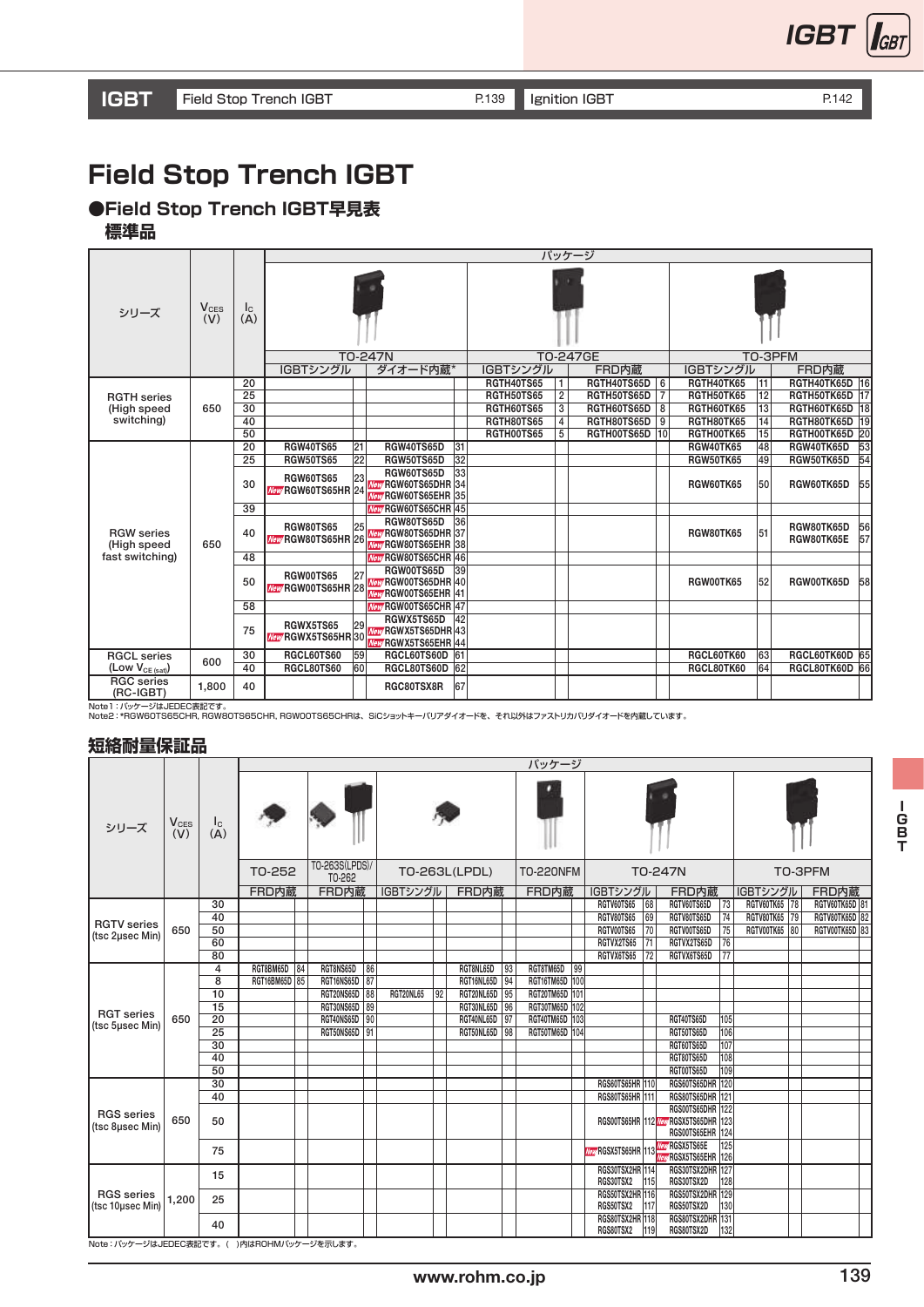

## **標準品**

|                     | <b>Field Stop Trench IGBT</b>                        |            |            |                                          |            |                         |          |                                                      |                                   |                                          |                                                      |                                                      |                |         |                                                      |
|---------------------|------------------------------------------------------|------------|------------|------------------------------------------|------------|-------------------------|----------|------------------------------------------------------|-----------------------------------|------------------------------------------|------------------------------------------------------|------------------------------------------------------|----------------|---------|------------------------------------------------------|
| 早見表                 |                                                      | $V_{CES}$  |            | $I_{C}(A)$                               | $P_{D}$    |                         |          | tsc Min                                              |                                   | $I_{F(Diode)}(A)$                        |                                                      |                                                      |                |         | 車載対応                                                 |
| 番号                  | 品名                                                   | (V)        |            | $T_c = 25^{\circ}C$ $T_c = 100^{\circ}C$ | (W)        | $V_{CE(sat)}$<br>Typ(V) | $I_C(A)$ | (µsec)                                               |                                   | $T_c = 25^{\circ}C$ $T_c = 100^{\circ}C$ | $V_{F(Diode)}$<br>Typ(V)                             | $I_F(A)$                                             | パッケージ          | 内部回路図   | AEC-Q101                                             |
| 1                   | <b>RGTH40TS65</b>                                    | 650        | 40         | 20                                       | 144        | 1.6                     | 20       |                                                      |                                   |                                          | $\overline{\phantom{0}}$                             | $\overline{\phantom{0}}$                             |                |         | -                                                    |
| $\overline{2}$      | <b>RGTH50TS65</b>                                    | 650        | 50         | 25                                       | 174        | 1.6                     | 25       |                                                      | $\overline{\phantom{0}}$          | $\overline{\phantom{0}}$                 | $\overline{\phantom{0}}$                             |                                                      |                |         | $\overline{\phantom{0}}$                             |
| 3                   | RGTH60TS65                                           | 650        | 58         | 30                                       | 194        | 1.6                     | 30       |                                                      | $\overline{\phantom{0}}$          | $\overline{\phantom{0}}$                 | $\overline{\phantom{0}}$                             | $\overline{\phantom{0}}$                             |                |         | $\overline{\phantom{0}}$                             |
| $\overline{4}$      | <b>RGTH80TS65</b>                                    | 650        | 70         | 40                                       | 234        | 1.6                     | 40       | $\overline{\phantom{0}}$                             | $\overline{\phantom{0}}$          | $\overline{\phantom{0}}$                 | $\overline{\phantom{0}}$                             | $\overline{\phantom{0}}$                             |                |         | $\overline{\phantom{0}}$                             |
| 5                   | RGTH00TS65                                           | 650        | 85         | 50                                       | 277        | 1.6                     | 50       | $\qquad \qquad -$                                    |                                   | $\overline{\phantom{0}}$                 | $\overline{\phantom{0}}$                             | —                                                    | TO-247GE       |         | -                                                    |
| 6<br>$\overline{7}$ | RGTH40TS65D<br>RGTH50TS65D                           | 650<br>650 | 40<br>50   | 20<br>25                                 | 144<br>174 | 1.6<br>1.6              | 20<br>25 | $\overline{\phantom{0}}$<br>$\qquad \qquad -$        | 35<br>35                          | 20<br>20                                 | 1.45<br>1.45                                         | 20<br>20                                             |                |         | $\overline{\phantom{0}}$<br>$\overline{\phantom{0}}$ |
| 8                   | RGTH60TS65D                                          | 650        | 58         | 30                                       | 194        | 1.6                     | 30       | $\qquad \qquad -$                                    | 40                                | 20                                       | 1.35                                                 | 20                                                   |                |         | $\overline{\phantom{0}}$                             |
| 9                   | RGTH80TS65D                                          | 650        | 70         | 40                                       | 234        | 1.6                     | 40       | $\overline{\phantom{0}}$                             | 40                                | 20                                       | 1.35                                                 | 20                                                   |                |         | $\overline{\phantom{0}}$                             |
| 10                  | RGTH00TS65D                                          | 650        | 85         | 50                                       | 277        | 1.6                     | 50       | $\overline{\phantom{0}}$                             | 50                                | 30                                       | 1.45                                                 | 30                                                   |                |         | $\overline{\phantom{0}}$                             |
| 11                  | RGTH40TK65                                           | 650        | 23         | 14                                       | 56         | 1.6                     | 20       | $\qquad \qquad -$                                    | $\qquad \qquad -$                 | $\qquad \qquad -$                        | $\qquad \qquad -$                                    | $\overline{\phantom{0}}$                             |                |         | $\overline{\phantom{0}}$                             |
| 12<br>13            | RGTH50TK65<br>RGTH60TK65                             | 650<br>650 | 26<br>28   | 16<br>17                                 | 59<br>61   | 1.6<br>1.6              | 25<br>30 | $\qquad \qquad -$<br>$\overline{\phantom{0}}$        |                                   | $\overline{\phantom{0}}$                 | $\overline{\phantom{0}}$<br>$\overline{\phantom{0}}$ | $\overline{\phantom{0}}$                             |                |         | $\overline{\phantom{0}}$<br>$\overline{\phantom{0}}$ |
| 14                  | RGTH80TK65                                           | 650        | 31         | 19                                       | 66         | 1.6                     | 40       |                                                      | $\overline{\phantom{0}}$          |                                          |                                                      |                                                      |                | $\circ$ | $\overline{\phantom{0}}$                             |
| 15                  | RGTH00TK65                                           | 650        | 35         | 21                                       | 72         | 1.6                     | 50       | $\overline{\phantom{0}}$                             | $\overline{\phantom{0}}$          | $\overline{\phantom{0}}$                 | $\overline{\phantom{0}}$                             | $\overline{\phantom{0}}$                             |                |         | $\overline{\phantom{0}}$                             |
| 16                  | RGTH40TK65D                                          | 650        | 23         | 14                                       | 56         | 1.6                     | 20       | $\qquad \qquad -$                                    | 26                                | 15                                       | 1.45                                                 | 20                                                   | TO-3PFM        |         | $\overline{\phantom{0}}$                             |
| 17                  | RGTH50TK65D                                          | 650        | 26         | 16                                       | 59         | 1.6                     | 25       | $\overline{\phantom{0}}$                             | 26                                | 15                                       | 1.45                                                 | 20                                                   |                |         | -                                                    |
| 18                  | RGTH60TK65D                                          | 650        | 28         | 17                                       | 61         | 1.6                     | 30       | $\qquad \qquad -$                                    | 28                                | 16                                       | 1.35                                                 | 20                                                   |                |         | $\overline{\phantom{m}}$                             |
| 19<br>20            | RGTH80TK65D<br>RGTH00TK65D                           | 650<br>650 | 31<br>35   | 19<br>21                                 | 66<br>72   | 1.6<br>1.6              | 40<br>50 | $\overline{\phantom{0}}$<br>$\overline{\phantom{0}}$ | 28<br>34                          | 16<br>19                                 | 1.35<br>1.45                                         | 20<br>30                                             |                |         | $\qquad \qquad$<br>$\overline{\phantom{0}}$          |
| 21                  | <b>RGW40TS65</b>                                     | 650        | 40         | 20                                       | 136        | 1.5                     | 20       | $\overline{\phantom{0}}$                             |                                   | $\overline{\phantom{0}}$                 | $\overline{\phantom{0}}$                             | $\overline{\phantom{0}}$                             |                |         | $\overline{\phantom{0}}$                             |
| 22                  | <b>RGW50TS65</b>                                     | 650        | 50         | 25                                       | 156        | 1.5                     | 25       | $\qquad \qquad -$                                    | -                                 | $\overline{\phantom{0}}$                 | $\overline{\phantom{0}}$                             | —                                                    |                |         | —                                                    |
| 23<br>24            | <b>RGW60TS65</b><br><b>Maty RGW60TS65HR</b>          | 650<br>650 | 60<br>60   | 30<br>30                                 | 178<br>178 | 1.5<br>1.5              | 30<br>30 | $\qquad \qquad -$                                    | $\overbrace{\phantom{123221111}}$ | $\overline{\phantom{0}}$                 | $\qquad \qquad -$                                    | $\overline{\phantom{0}}$<br>$\overline{\phantom{0}}$ |                |         | $\overline{\phantom{0}}$<br><b>YES</b>               |
| 25                  | <b>RGW80TS65</b>                                     | 650        | 78         | 40                                       | 214        | 1.5                     | 40       | $\qquad \qquad -$                                    | $\overline{\phantom{m}}$          | $\overline{\phantom{m}}$                 | $\overline{\phantom{m}}$                             | $\overline{\phantom{0}}$                             |                |         | $\overline{\phantom{0}}$                             |
| 26                  | <b>Mety RGW80TS65HR</b>                              | 650        | 78         | 40                                       | 214        | 1.5                     | 40       | $\overline{\phantom{0}}$                             |                                   | $\overbrace{\phantom{123221111}}$        | $\overline{\phantom{0}}$                             | $\overline{\phantom{0}}$                             |                |         | <b>YES</b>                                           |
| 27<br>28            | <b>RGW00TS65</b><br><b>Mety RGW00TS65HR</b>          | 650<br>650 | 96<br>96   | 50<br>50                                 | 254<br>254 | 1.5<br>1.5              | 50<br>50 | $\qquad \qquad -$<br>$\qquad \qquad -$               | $\overline{\phantom{0}}$          | $\overline{\phantom{0}}$                 |                                                      | $\overline{\phantom{0}}$<br>$\overline{\phantom{0}}$ |                |         | $\overline{\phantom{0}}$<br><b>YES</b>               |
| 29                  | <b>RGWX5TS65</b>                                     | 650        | 132        | 75                                       | 348        | 1.5                     | 75       | $\overline{\phantom{0}}$                             | $\overline{\phantom{0}}$          | $\overline{\phantom{0}}$                 | $\overline{\phantom{0}}$                             | $\overline{\phantom{0}}$                             |                |         | $\qquad \qquad -$                                    |
| 30                  | <b>Meny RGWX5TS65HR</b>                              | 650        | 132        | 75                                       | 348        | 1.5                     | 75       | $\qquad \qquad -$                                    |                                   | $\overbrace{\phantom{123221111}}$        | $\overline{\phantom{0}}$                             |                                                      |                |         | YES                                                  |
| 31<br>32            | <b>RGW40TS65D</b><br><b>RGW50TS65D</b>               | 650<br>650 | 40<br>50   | 20<br>25                                 | 136<br>156 | 1.5<br>1.5              | 20<br>25 |                                                      | 40<br>40                          | 20<br>20                                 | 1.45<br>1.45                                         | 20<br>20                                             |                |         | $\overline{\phantom{0}}$                             |
| 33                  | <b>RGW60TS65D</b>                                    | 650        | 60         | 30                                       | 178        | 1.5                     | 30       | $\overline{\phantom{0}}$                             | 40                                | 20                                       | 1.45                                                 | 20                                                   |                |         | $\overline{\phantom{0}}$                             |
| 34                  | <b>New RGW60TS65DHR</b>                              | 650        | 60         | 30                                       | 178        | 1.5                     | 30       | $\overline{\phantom{0}}$                             | 40                                | 20                                       | 1.45                                                 | 20                                                   | TO-247N        |         | <b>YES</b>                                           |
| 35<br>36            | <b>Mety RGW60TS65EHR</b><br><b>RGW80TS65D</b>        | 650<br>650 | 60<br>78   | 30<br>40                                 | 178<br>214 | 1.5<br>1.5              | 30<br>40 | $\qquad \qquad -$<br>$\overline{\phantom{0}}$        | 56<br>40                          | 33<br>20                                 | 1.45<br>1.45                                         | 30<br>20                                             |                |         | <b>YES</b><br>$\overline{\phantom{0}}$               |
| 37                  | <b>MANY RGW80TS65DHR</b>                             | 650        | 78         | 40                                       | 214        | 1.5                     | 40       | $\qquad \qquad -$                                    | 40                                | 20                                       | 1.45                                                 | 20                                                   |                |         | <b>YES</b>                                           |
| 38                  | <b>New RGW80TS65EHR</b>                              | 650        | 78         | 40                                       | 214        | 1.5                     | 40       | $\qquad \qquad -$                                    | 73                                | 43                                       | 1.45                                                 | 40                                                   |                |         | <b>YES</b>                                           |
| 39<br>40            | RGW00TS65D<br><b>New RGW00TS65DHR</b>                | 650<br>650 | 96<br>96   | 50<br>50                                 | 254<br>254 | 1.5<br>1.5              | 50<br>50 | $\qquad \qquad -$<br>$\qquad \qquad -$               | 56<br>56                          | 30<br>30                                 | 1.45<br>1.45                                         | 30<br>30                                             |                |         | $\qquad \qquad -$<br><b>YES</b>                      |
| 41                  | <b>Mety RGW00TS65EHR</b>                             | 650        | 96         | 50                                       | 254        | 1.5                     | 50       | $\qquad \qquad -$                                    | 84                                | 50                                       | 1.45                                                 | 50                                                   |                |         | <b>YES</b>                                           |
| 42                  | RGWX5TS65D                                           | 650        | 132        | 75                                       | 348        | 1.5                     | 75       | $\overline{\phantom{0}}$                             | 73                                | 40                                       | 1.45                                                 | 40                                                   |                |         | $\overline{\phantom{0}}$                             |
| 43<br>44            | <b>Meny RGWX5TS65DHR</b><br><b>Mety RGWX5TS65EHR</b> | 650<br>650 | 132<br>132 | 75<br>75                                 | 348<br>348 | 1.5<br>1.5              | 75<br>75 | $\overline{\phantom{0}}$<br>$\overline{\phantom{0}}$ | 73<br>127                         | 43<br>80                                 | 1.45<br>1.45                                         | 40<br>75                                             |                |         | <b>YES</b><br><b>YES</b>                             |
| 45                  | <b>Mety</b> RGW60TS65CHR                             | 650        | 64         | 39                                       | 178        | 1.5                     | 30       | $\overline{\phantom{0}}$                             | 39                                | 25                                       | 1.35                                                 | 20                                                   |                | *2      | <b>YES</b>                                           |
| 46                  | <b>Mety RGW80TS65CHR</b>                             | 650        | 81         | 48                                       | 214        | 1.5                     | 40       |                                                      | 39                                | 25                                       | 1.35                                                 | 20                                                   |                |         | <b>YES</b>                                           |
| 47                  | <b>Mety RGW00TS65CHR</b>                             | 650        | 96         | 58                                       | 254        | 1.5                     | 50       | $\overline{\phantom{0}}$                             | 39                                | 25                                       | 1.35                                                 | 20                                                   |                |         | <b>YES</b>                                           |
| 48                  | <b>RGW40TK65</b>                                     | 650        | 27         | 16                                       | 61         | 1.5                     | 20       | $\overline{\phantom{0}}$                             |                                   | $\qquad \qquad -$                        | $\qquad \qquad -$                                    | $\overline{\phantom{0}}$                             |                |         | $\overline{\phantom{0}}$                             |
| 49                  | <b>RGW50TK65</b>                                     | 650        | 30         | 18                                       | 67         | 1.5                     | 25       | $\overline{\phantom{0}}$                             |                                   | $\qquad \qquad -$                        | $\qquad \qquad -$                                    | —                                                    |                |         | —                                                    |
| 50                  | <b>RGW60TK65</b>                                     | 650        | 33         | 20                                       | 72         | 1.5                     | 30       | $\qquad \qquad -$                                    |                                   | $\overline{\phantom{0}}$                 | $\overline{\phantom{0}}$                             | $\overline{\phantom{0}}$                             |                |         | —                                                    |
| 51                  | <b>RGW80TK65</b>                                     | 650        | 39         | 23                                       | 81         | 1.5                     | 40       | $\qquad \qquad -$                                    |                                   | $\overline{\phantom{0}}$                 | $\overline{\phantom{0}}$                             | $\overline{\phantom{0}}$                             |                |         |                                                      |
| 52<br>53            | RGW00TK65<br>RGW40TK65D                              | 650<br>650 | 45<br>27   | 26<br>16                                 | 89<br>61   | 1.5<br>1.5              | 50<br>20 | $\qquad \qquad -$                                    | 27                                | $\qquad \qquad -$<br>16                  | 1.45                                                 | $\overbrace{\phantom{12322111}}$<br>20               | TO-3PFM        |         | —<br>$\overline{\phantom{0}}$                        |
| 54                  | RGW50TK65D                                           | 650        | 30         | 18                                       | 67         | 1.5                     | 25       | $\qquad \qquad -$                                    | 27                                | 16                                       | 1.45                                                 | 20                                                   |                |         | $\overline{\phantom{0}}$                             |
| 55                  | RGW60TK65D                                           | 650        | 33         | 20                                       | 72         | 1.5                     | 30       | $\qquad \qquad -$                                    | 27                                | 16                                       | 1.45                                                 | 20                                                   |                |         | $\overline{\phantom{0}}$                             |
| 56                  | RGW80TK65D                                           | 650        | 39         | 23                                       | 81         | 1.5                     | 40       | $\qquad \qquad -$                                    | 27                                | 16                                       | 1.45                                                 | 20                                                   |                |         | $\overline{\phantom{0}}$                             |
| 57                  | RGW80TK65E                                           | 650        | 39         | 23                                       | 81         | 1.5                     | 40       |                                                      | 46                                | 26                                       | 1.45                                                 | 50                                                   |                |         | $\overline{\phantom{0}}$                             |
| 58                  | RGW00TK65D                                           | 650        | 45         | 26                                       | 89         | 1.5                     | 50       | $\qquad \qquad -$                                    | 34                                | 19                                       | 1.45                                                 | 30                                                   |                |         | —                                                    |
| 59                  | RGCL60TS60                                           | 600        | 48         | 30                                       | 111        | 1.4                     | 30       | $\overline{\phantom{0}}$                             | $\overline{\phantom{0}}$          | $\overline{\phantom{0}}$                 | $\overline{\phantom{0}}$                             | $\overline{\phantom{0}}$                             |                |         | $\overline{\phantom{0}}$                             |
| 60                  | <b>RGCL80TS60</b>                                    | 600        | 65         | 40                                       | 148        | 1.4                     | 40       |                                                      |                                   |                                          |                                                      | $\overline{\phantom{0}}$                             |                |         | $\overline{\phantom{0}}$                             |
|                     |                                                      |            |            |                                          |            |                         |          |                                                      |                                   |                                          |                                                      |                                                      | <b>TO-247N</b> |         |                                                      |
| 61                  | RGCL60TS60D                                          | 600        | 48         | 30                                       | 111        | 1.4                     | 30       |                                                      | 35                                | 20                                       | 1.45                                                 | 20                                                   |                |         | $\overline{\phantom{0}}$                             |
|                     |                                                      |            |            |                                          |            |                         |          |                                                      |                                   |                                          |                                                      |                                                      |                |         |                                                      |
| 62                  | RGCL80TS60D                                          | 600        | 65         | 40                                       | 148        | 1.4                     | 40       |                                                      | 35                                | 20                                       | 1.45                                                 | 20                                                   |                |         | —                                                    |
| 63                  | RGCL60TK60                                           | 600        | 30         | 18                                       | 54         | 1.4                     | 30       |                                                      | -                                 | $\overline{\phantom{0}}$                 |                                                      |                                                      |                |         |                                                      |
|                     |                                                      |            |            |                                          |            |                         |          |                                                      |                                   |                                          |                                                      |                                                      |                |         |                                                      |
| 64                  | RGCL80TK60                                           | 600        | 35         | 21                                       | 57         | 1.4                     | 40       |                                                      | $\overline{\phantom{0}}$          |                                          | $\overline{\phantom{0}}$                             |                                                      |                |         |                                                      |
|                     |                                                      |            |            |                                          |            |                         |          |                                                      |                                   |                                          |                                                      |                                                      | TO-3PFM        |         |                                                      |
| 65                  | RGCL60TK60D                                          | 600        | 30         | 18                                       | 54         | 1.4                     | 30       |                                                      | 26                                | 15                                       | 1.45                                                 | 20                                                   |                |         |                                                      |
| 66                  | RGCL80TK60D                                          | 600        | 35         | 21                                       | 57         | 1.4                     | 40       | $\overline{\phantom{0}}$                             | 26                                | 15                                       | 1.45                                                 | 20                                                   |                |         |                                                      |
|                     |                                                      |            |            |                                          |            |                         |          |                                                      |                                   |                                          |                                                      |                                                      |                |         |                                                      |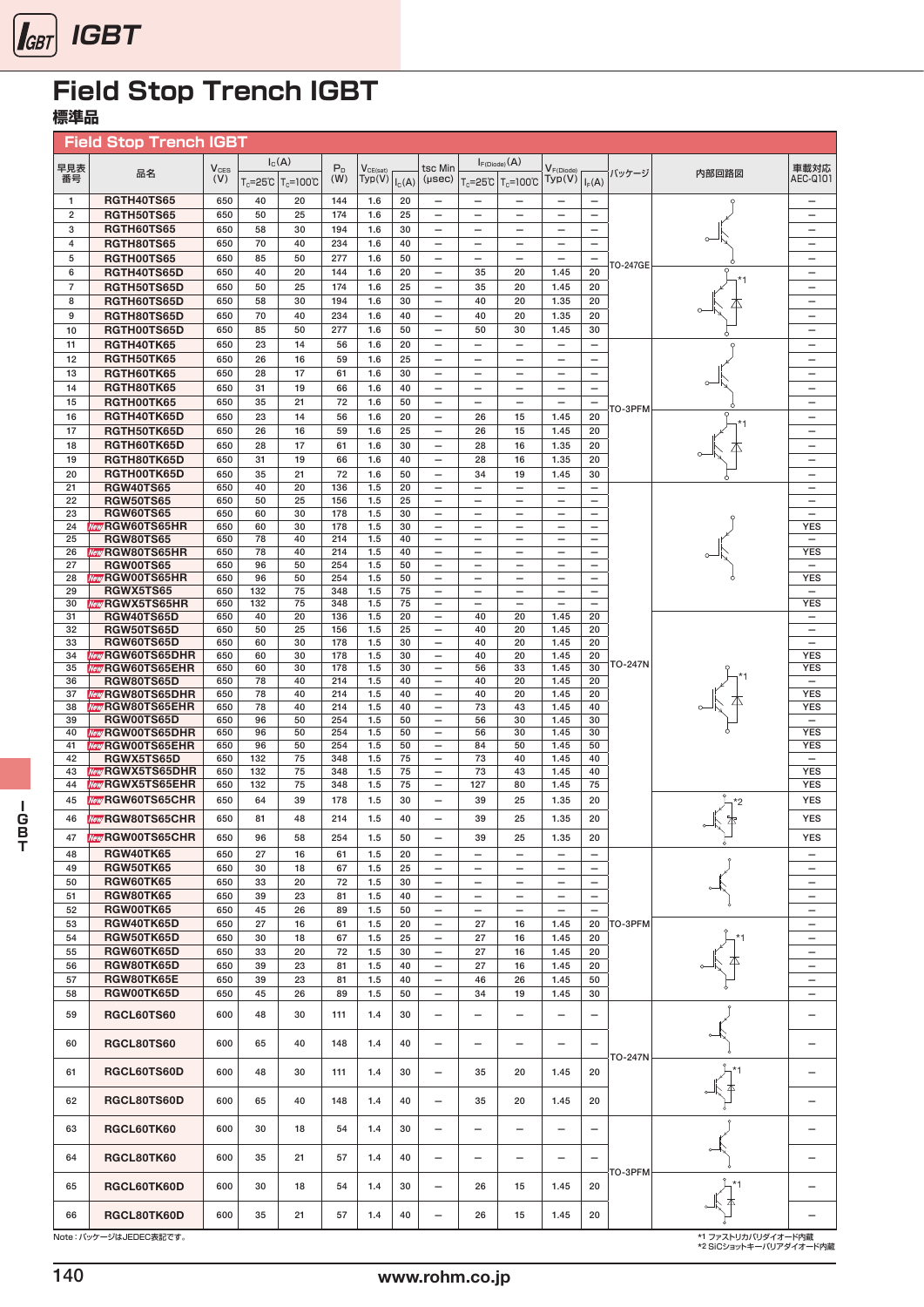## **短絡耐量保証品**

|            | <b>Field Stop Trench IGBT</b>    |                  |           |                                            |            |                         |            |                                                    |                                                      |                                                      |                                                               |                                                      |                       |       |                                                      |
|------------|----------------------------------|------------------|-----------|--------------------------------------------|------------|-------------------------|------------|----------------------------------------------------|------------------------------------------------------|------------------------------------------------------|---------------------------------------------------------------|------------------------------------------------------|-----------------------|-------|------------------------------------------------------|
| 早見表        |                                  |                  |           | $I_{C}(A)$                                 | $P_{D}$    |                         |            | tsc Min                                            |                                                      | $I_{F(Diode)}(A)$                                    |                                                               |                                                      |                       |       | 車載対応                                                 |
| 番号         | 品名                               | $V_{CES}$<br>(V) |           | T <sub>c</sub> =25℃   T <sub>c</sub> =100℃ | (W)        | $V_{CE(sat)}$<br>Typ(V) | $I_{C}(A)$ | $(\mu$ sec $)$                                     |                                                      | T <sub>c</sub> =25°C   T <sub>c</sub> =100°C         | $V_{F(\text{Diode})}$<br>Typ(V)                               | $I_F(A)$                                             | パッケージ                 | 内部回路図 | AEC-0101                                             |
|            |                                  |                  |           |                                            |            |                         |            |                                                    |                                                      |                                                      |                                                               |                                                      |                       |       |                                                      |
|            |                                  |                  |           |                                            |            |                         |            |                                                    |                                                      |                                                      |                                                               |                                                      |                       |       |                                                      |
| 67         | RGC80TSX8R                       | 1,800            | 80        | 40                                         | 535        | 2.2                     | 40         | $\overline{\phantom{0}}$                           | 80                                                   | 40                                                   | 1.8                                                           | 40                                                   | <b>TO-247N</b>        |       |                                                      |
|            |                                  |                  |           |                                            |            |                         |            |                                                    |                                                      |                                                      |                                                               |                                                      |                       |       |                                                      |
| 68         | <b>RGTV60TS65</b>                | 650              | 60        | 30                                         | 194        | 1.5                     | 30         | $\overline{\mathbf{c}}$                            |                                                      |                                                      |                                                               | $\overline{\phantom{0}}$                             |                       |       | $\overline{\phantom{0}}$                             |
| 69         | <b>RGTV80TS65</b>                | 650              | 78        | 40                                         | 234        | 1.5                     | 40         | $\overline{\mathbf{2}}$                            | $\overline{\phantom{0}}$                             | $\overline{\phantom{0}}$                             | $\qquad \qquad -$                                             | $\overline{\phantom{0}}$                             |                       |       | $\overline{\phantom{0}}$                             |
| 70<br>71   | RGTV00TS65<br>RGTVX2TS65         | 650<br>650       | 95<br>111 | 50<br>60                                   | 276<br>319 | 1.5<br>1.5              | 50<br>60   | $\overline{\mathbf{2}}$<br>$\overline{\mathbf{2}}$ | $\overline{\phantom{0}}$                             | $\overline{\phantom{0}}$<br>$\overline{\phantom{0}}$ | $\overline{\phantom{0}}$<br>$\overline{\phantom{0}}$          | $\overline{\phantom{0}}$<br>$\overline{\phantom{0}}$ |                       |       | $\overline{\phantom{0}}$<br>$\overline{\phantom{0}}$ |
| 72         | RGTVX6TS65                       | 650              | 144       | 80                                         | 404        | 1.5                     | 80         | $\overline{\mathbf{2}}$                            |                                                      | $\overline{\phantom{0}}$                             | $\overline{\phantom{0}}$                                      | $\overline{\phantom{0}}$                             |                       |       | —                                                    |
| 73         | RGTV60TS65D                      | 650              | 60        | 30                                         | 194        | 1.5                     | 30         | $\overline{\mathbf{2}}$                            | 56                                                   | 30                                                   | 1.45                                                          | 30                                                   | TO-247N               |       | $\overline{\phantom{0}}$                             |
| 74         | RGTV80TS65D                      | 650              | 78        | 40                                         | 234        | 1.5                     | 40         | $\overline{\mathbf{2}}$                            | 73                                                   | 40                                                   | 1.45                                                          | 40                                                   |                       |       | $\overline{\phantom{0}}$                             |
| 75         | RGTV00TS65D                      | 650              | 95        | 50                                         | 276        | 1.5                     | 50         | $\overline{\mathbf{2}}$                            | 84                                                   | 50                                                   | 1.45                                                          | 50                                                   |                       |       | $\overline{\phantom{0}}$                             |
| 76         | RGTVX2TS65D                      | 650              | 111       | 60                                         | 319        | 1.5                     | 60         | $\overline{\mathbf{2}}$                            | 98                                                   | 60                                                   | 1.45                                                          | 60                                                   |                       |       | $\overline{\phantom{0}}$                             |
| 77         | RGTVX6TS65D                      | 650              | 144       | 80                                         | 404        | 1.5                     | 80         | $\overline{\mathbf{2}}$                            | 127                                                  | 80                                                   | 1.45                                                          | 80                                                   |                       |       |                                                      |
| 78         | RGTV60TK65                       | 650              | 33        | 20                                         | 76         | 1.5                     | 30         | $\overline{2}$                                     | $\overline{\phantom{0}}$                             | $\overline{\phantom{0}}$                             | $\overline{\phantom{0}}$                                      | $\overline{\phantom{0}}$                             |                       |       | —                                                    |
| 79         | <b>RGTV80TK65</b>                | 650              | 39        | 23                                         | 85         | 1.5                     | 40         | $\overline{2}$                                     | $\overline{\phantom{0}}$                             | $\overline{\phantom{0}}$                             | $\overline{\phantom{0}}$                                      | $\overline{\phantom{0}}$                             |                       |       | $\overline{\phantom{0}}$                             |
| 80         | RGTV00TK65                       | 650              | 45        | 26                                         | 94         | 1.5                     | 50         | $\overline{2}$                                     | $\overline{\phantom{0}}$                             | $\overline{\phantom{0}}$                             | $\overline{\phantom{0}}$                                      | $\qquad \qquad -$                                    | TO-3PFM               |       | -                                                    |
| 81         | RGTV60TK65D                      | 650              | 33        | 20                                         | 76         | 1.5                     | 30         | $\overline{2}$                                     | 34                                                   | 19                                                   | 1.45                                                          | 30                                                   |                       |       | $\overline{\phantom{0}}$                             |
| 82         | RGTV80TK65D                      | 650              | 39        | 23                                         | 85         | 1.5                     | 40         | $\overline{\mathbf{2}}$                            | 40                                                   | 23                                                   | 1.45                                                          | 40                                                   |                       |       | $\overline{\phantom{0}}$                             |
| 83<br>84   | RGTV00TK65D<br>RGT8BM65D         | 650<br>650       | 45<br>8   | 26<br>$\overline{4}$                       | 94<br>62   | 1.5<br>1.65             | 50<br>4    | $\overline{\mathbf{2}}$<br>5                       | 46<br>$\overline{7}$                                 | 26<br>$\overline{4}$                                 | 1.45<br>1.45                                                  | 50<br>4                                              |                       |       | $\overline{\phantom{0}}$<br>$\overline{\phantom{0}}$ |
| 85         | RGT16BM65D                       | 650              | 16        | 8                                          | 94         | 1.65                    | 8          | 5                                                  | 16                                                   | 8                                                    | 1.4                                                           | 8                                                    | TO-252                |       | $\overline{\phantom{0}}$                             |
| 86         | RGT8NS65D                        | 650              | 8         | 4                                          | 65         | 1.65                    | 4          | 5                                                  | $\overline{7}$                                       | $\overline{4}$                                       | 1.45                                                          | 4                                                    |                       |       | $\overline{\phantom{0}}$                             |
| 87         | RGT16NS65D                       | 650              | 16        | 8                                          | 94         | 1.65                    | 8          | 5                                                  | 16                                                   | 8                                                    | 1.4                                                           | 8                                                    |                       |       | $\overline{\phantom{0}}$                             |
| 88         | RGT20NS65D                       | 650              | 20        | 10                                         | 106        | 1.65                    | 10         | 5                                                  | 16                                                   | 8                                                    | 1.4                                                           | 8                                                    | TO-263S<br>$(LPDS)$ / |       | $\overline{\phantom{0}}$                             |
| 89         | RGT30NS65D                       | 650              | 30        | 15                                         | 133        | 1.65                    | 15         | 5                                                  | 26                                                   | 15                                                   | 1.5                                                           | 15                                                   | TO-262                |       | —                                                    |
| 90         | RGT40NS65D                       | 650              | 40        | 20                                         | 161        | 1.65                    | 20         | 5                                                  | 35                                                   | 20                                                   | 1.45                                                          | 20                                                   |                       |       | $\overline{\phantom{0}}$                             |
| 91         | RGT50NS65D                       | 650              | 48        | 25                                         | 194        | 1.65                    | 25         | 5                                                  | 35                                                   | 20                                                   | 1.45                                                          | 20                                                   |                       |       | $\overline{\phantom{0}}$                             |
|            |                                  |                  |           |                                            |            |                         |            |                                                    |                                                      |                                                      |                                                               |                                                      |                       |       |                                                      |
| 92         | <b>RGT20NL65</b>                 | 650              | 20        | 10                                         | 106        | 1.65                    | 10         | 5                                                  | $\overline{\phantom{0}}$                             | $\overline{\phantom{0}}$                             | $\overline{\phantom{0}}$                                      | $\overline{\phantom{0}}$                             |                       |       |                                                      |
|            |                                  |                  |           |                                            |            |                         |            |                                                    |                                                      |                                                      |                                                               |                                                      |                       |       |                                                      |
| 93         | RGT8NL65D                        | 650              | 8         | 4                                          | 65         | 1.65                    | 4          | 5                                                  | $\overline{7}$                                       | $\overline{4}$                                       | 1.45                                                          | 4                                                    | TO-263L               |       | $\overline{\phantom{0}}$                             |
| 94         | RGT16NL65D                       | 650              | 16        | 8                                          | 94         | 1.65                    | 8          | 5                                                  | 16                                                   | 8                                                    | 1.4                                                           | 8                                                    | (LPDL)                |       | $\overline{\phantom{0}}$                             |
| 95         | RGT20NL65D                       | 650              | 20        | 10                                         | 106        | 1.65                    | 10         | 5                                                  | 16                                                   | 8                                                    | 1.4                                                           | 8                                                    |                       |       | $\overline{\phantom{0}}$                             |
| 96<br>97   | RGT30NL65D<br>RGT40NL65D         | 650<br>650       | 30<br>40  | 15<br>20                                   | 133<br>161 | 1.65<br>1.65            | 15<br>20   | 5<br>5                                             | 26<br>35                                             | 15<br>20                                             | 1.5<br>1.45                                                   | 15<br>20                                             |                       |       | $\overline{\phantom{0}}$<br>$\overline{\phantom{m}}$ |
| 98         | RGT50NL65D                       | 650              | 48        | 25                                         | 194        | 1.65                    | 25         | 5                                                  | 35                                                   | 20                                                   | 1.45                                                          | 20                                                   |                       |       | $\overline{\phantom{m}}$                             |
| 99         | RGT8TM65D                        | 650              | 5         | 3                                          | 16         | 1.65                    | 4          | 5                                                  | 5                                                    | 3                                                    | 1.45                                                          | 4                                                    |                       |       | $\overline{\phantom{0}}$                             |
| 100        | RGT16TM65D                       | 650              | 9         | 5                                          | 22         | 1.65                    | 8          | 5                                                  | 13                                                   | $\overline{7}$                                       | 1.4                                                           | 8                                                    |                       |       |                                                      |
| 101        | RGT20TM65D                       | 650              | 10        | 6                                          | 25         | 1.65                    | 10         | 5                                                  | 13                                                   | $\overline{7}$                                       | 1.4                                                           | 8                                                    | <b>TO-220NFM</b>      |       | $\overline{\phantom{0}}$                             |
| 102        | RGT30TM65D                       | 650              | 14        | 8                                          | 32         | 1.65                    | 15         | 5                                                  | 17                                                   | 9                                                    | 1.5                                                           | 15                                                   |                       |       |                                                      |
| 103<br>104 | RGT40TM65D                       | 650<br>650       | 17<br>21  | 10<br>13                                   | 39<br>47   | 1.65<br>1.65            | 20<br>25   | 5<br>5                                             | 22<br>22                                             | 13<br>13                                             | 1.45<br>1.45                                                  | 20<br>20                                             |                       |       | $\overline{\phantom{m}}$                             |
| 105        | RGT50TM65D<br>RGT40TS65D         | 650              | 40        | 20                                         | 144        | 1.65                    | 20         | 5                                                  | 35                                                   | 20                                                   | 1.45                                                          | 20                                                   |                       |       | $\overline{\phantom{m}}$                             |
| 106        | RGT50TS65D                       | 650              | 48        | 25                                         | 174        | 1.65                    | 25         | 5                                                  | 35                                                   | 20                                                   | 1.45                                                          | 20                                                   |                       |       |                                                      |
| 107        | <b>RGT60TS65D</b>                | 650              | 55        | 30                                         | 194        | 1.65                    | 30         | 5                                                  | 40                                                   | 20                                                   | 1.35                                                          | 20                                                   |                       |       | $\overline{\phantom{a}}$                             |
| 108        | <b>RGT80TS65D</b>                | 650              | 70        | 40                                         | 234        | 1.65                    | 40         | 5                                                  | 40                                                   | 20                                                   | 1.35                                                          | 20                                                   |                       |       | $\overline{\phantom{m}}$                             |
| 109        | RGT00TS65D                       | 650              | 85        | 50                                         | 277        | 1.65                    | 50         | 5                                                  | 50                                                   | 30                                                   | 1.45                                                          | 30                                                   |                       |       | $\overline{\phantom{0}}$                             |
| 110        | RGS60TS65HR                      | 650              | 56        | 30                                         | 223        | 1.65                    | 30         | 8                                                  | $\overline{\phantom{0}}$                             | $\overline{\phantom{0}}$                             | $\overbrace{\phantom{123221111}}$                             | $\overline{\phantom{m}}$                             |                       |       | <b>YES</b>                                           |
| 111<br>112 | RGS80TS65HR<br>RGS00TS65HR       | 650<br>650       | 73<br>88  | 40<br>50                                   | 272<br>326 | 1.65<br>1.65            | 40<br>50   | 8<br>8                                             | $\overline{\phantom{m}}$<br>$\overline{\phantom{0}}$ | $\overline{\phantom{m}}$<br>$\overline{\phantom{m}}$ | $\overline{\phantom{m}}$<br>$\overbrace{\phantom{123221111}}$ | $\overline{\phantom{m}}$<br>$\qquad \qquad -$        |                       |       | <b>YES</b><br><b>YES</b>                             |
| 113        | <b>Mety RGSX5TS65HR</b>          | 650              | 114       | 75                                         | 404        | 1.7                     | 75         | 8                                                  | $\overline{\phantom{0}}$                             | $\overline{\phantom{0}}$                             | $\overbrace{\phantom{123221111}}$                             | $\overline{\phantom{m}}$                             |                       |       | <b>YES</b>                                           |
| 114        | RGS30TSX2HR                      | 1,200            | 30        | 15                                         | 267        | 1.7                     | 15         | 10                                                 | $\overline{\phantom{m}}$                             | $\overline{\phantom{0}}$                             | $\overbrace{\phantom{123221111}}$                             | $\qquad \qquad -$                                    |                       |       | <b>YES</b>                                           |
| 115        | RGS30TSX2                        | 1,200            | 30        | 15                                         | 267        | 1.7                     | 15         | 10                                                 | $\overline{\phantom{m}}$                             | $\overline{\phantom{m}}$                             | $\overline{\phantom{m}}$                                      | $\overline{\phantom{m}}$                             |                       |       | $\overline{\phantom{a}}$                             |
| 116        | RGS50TSX2HR                      | 1,200            | 50        | 25                                         | 395        | 1.7                     | 25         | 10                                                 | $\overline{\phantom{0}}$                             | $\overline{\phantom{m}}$                             |                                                               | $\qquad \qquad -$                                    |                       |       | <b>YES</b>                                           |
| 117        | RGS50TSX2                        | 1,200            | 50        | 25                                         | 395        | 1.7                     | 25         | 10                                                 | $\overline{\phantom{0}}$                             | $\overline{\phantom{0}}$                             | $\overline{\phantom{0}}$                                      | $\overline{\phantom{m}}$                             |                       |       | $\overline{\phantom{m}}$                             |
| 118        | RGS80TSX2HR                      | 1,200            | 80        | 40                                         | 555        | 1.7                     | 40         | 10                                                 | $\overline{\phantom{0}}$                             | $\overline{\phantom{0}}$                             | $\overline{\phantom{0}}$                                      | $\overline{\phantom{a}}$                             | <b>TO-247N</b>        |       | <b>YES</b>                                           |
| 119<br>120 | <b>RGS80TSX2</b><br>RGS60TS65DHR | 1,200<br>650     | 80<br>56  | 40<br>30                                   | 555<br>223 | 1.7<br>1.65             | 40<br>30   | 10<br>8                                            | $\qquad \qquad -$<br>56                              | $\overline{\phantom{0}}$<br>30                       | $\overline{\phantom{0}}$<br>1.45                              | $\overline{\phantom{m}}$<br>30                       |                       |       | $\overline{\phantom{0}}$<br><b>YES</b>               |
| 121        | RGS80TS65DHR                     | 650              | 73        | 40                                         | 272        | 1.65                    | 40         | 8                                                  | 56                                                   | 30                                                   | 1.45                                                          | 30                                                   |                       |       | <b>YES</b>                                           |
| 122        | RGS00TS65DHR                     | 650              | 88        | 50                                         | 326        | 1.65                    | 50         | 8                                                  | 56                                                   | 30                                                   | 1.45                                                          | 30                                                   |                       |       | <b>YES</b>                                           |
| 123        | <b>Mell/</b> RGSX5TS65DHR        | 650              | 114       | 75                                         | 404        | 1.7                     | 75         | 8                                                  | 84                                                   | 50                                                   | 1.45                                                          | 50                                                   |                       |       | <b>YES</b>                                           |
| 124        | RGS00TS65EHR                     | 650              | 88        | 50                                         | 326        | 1.65                    | 50         | 8                                                  | 84                                                   | 50                                                   | 1.45                                                          | 50                                                   |                       |       | <b>YES</b>                                           |
| 125        | <b>WEAT RGSX5TS65E</b>           | 650              | 114       | 75                                         | 404        | 1.7                     | 75         | 8                                                  | 127                                                  | 75                                                   | 1.45                                                          | 75                                                   |                       |       | $\overline{\phantom{m}}$                             |
| 126        | <b>WW RGSX5TS65EHR</b>           | 650              | 114       | 75                                         | 404        | 1.7                     | 75         | 8                                                  | 127                                                  | 75                                                   | 1.45                                                          | 75                                                   |                       |       | <b>YES</b>                                           |
| 127<br>128 | RGS30TSX2DHR<br>RGS30TSX2D       | 1,200<br>1,200   | 30<br>30  | 15<br>15                                   | 267<br>267 | 1.7<br>1.7              | 15<br>15   | 10<br>10                                           | 30<br>30                                             | 15<br>15                                             | 1.65<br>1.65                                                  | 15<br>15                                             |                       |       | <b>YES</b><br>$\qquad \qquad -$                      |
| 129        | RGS50TSX2DHR                     | 1,200            | 50        | 25                                         | 395        | 1.7                     | 25         | 10                                                 | 50                                                   | 25                                                   | 1.65                                                          | 25                                                   |                       |       | <b>YES</b>                                           |
| 130        | RGS50TSX2D                       | 1,200            | 50        | 25                                         | 395        | 1.7                     | 25         | 10                                                 | 50                                                   | 25                                                   | 1.65                                                          | 25                                                   |                       |       | $\overline{\phantom{0}}$                             |
| 131        | RGS80TSX2DHR                     | 1,200            | 80        | 40                                         | 555        | 1.7                     | 40         | 10                                                 | 80                                                   | 40                                                   | 1.65                                                          | 40                                                   |                       |       | <b>YES</b>                                           |
| 132        | RGS80TSX2D                       | 1,200            | 80        | 40                                         | 555        | 1.7                     | 40         | 10                                                 | 80                                                   | 40                                                   | 1.65                                                          | 40                                                   |                       |       | $\overline{\phantom{0}}$                             |

Note:パッケージはJEDEC表記です。( )内はROHMパッケージを示します。 \*ファストリカバリダイオード内蔵